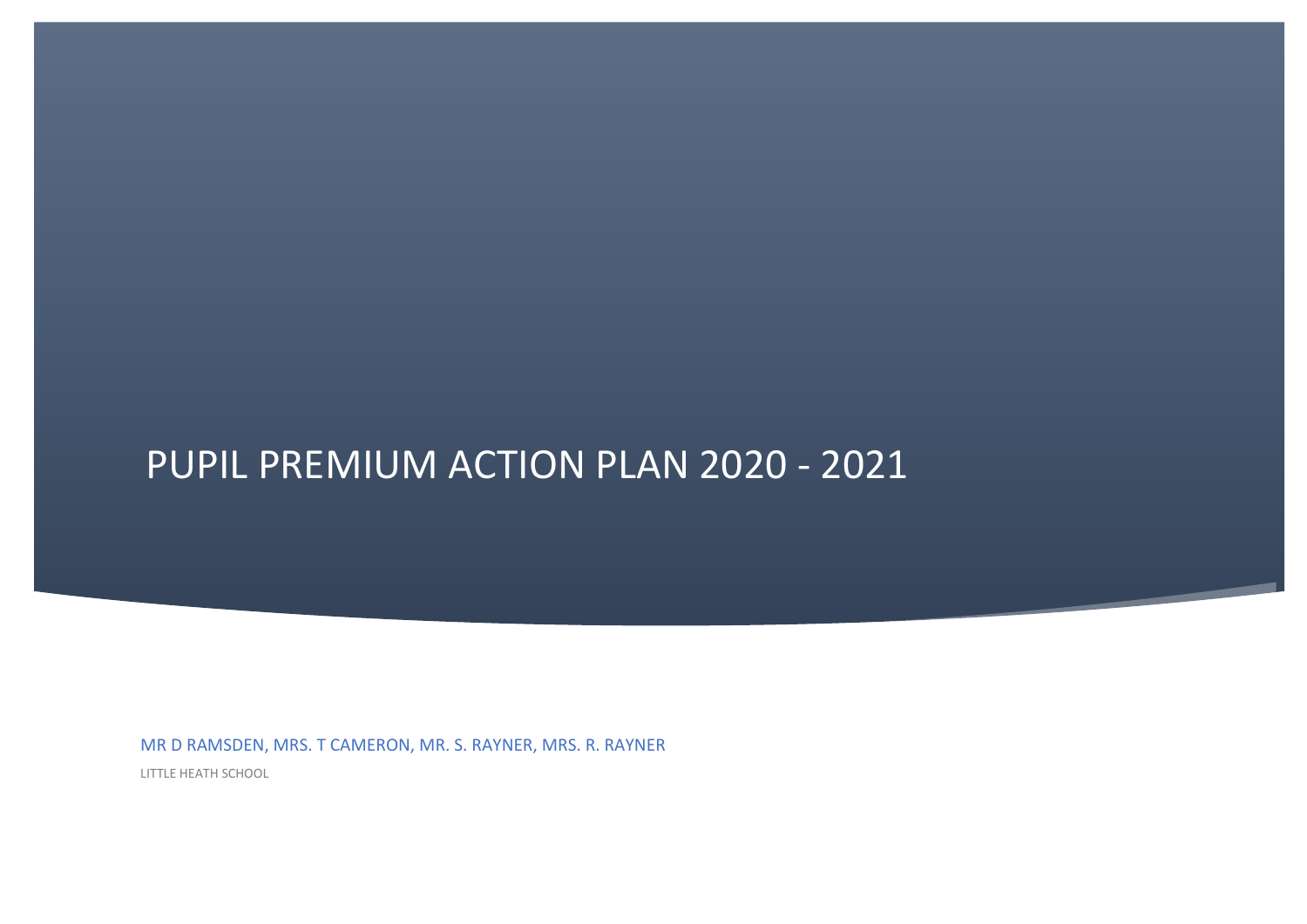|                   | <b>CONTEXTUAL INFORMATION OVER TIME</b>                 |         |         |         |                                |
|-------------------|---------------------------------------------------------|---------|---------|---------|--------------------------------|
|                   | Comparing to whole cohort rather than non-PP<br>2015-16 | 2016-17 | 2017-18 | 2018-19 | 2019-20                        |
| % E+M 4+          | 62%                                                     | 70%     | 70%     | 74%     | 72%                            |
| % E+M 4+ (DIS)    | 24%                                                     | 49%     | 50%     | 52%     | 56%                            |
| $% E + M 4 + gap$ | $-38%$                                                  | $-21%$  | $-20%$  | $-22%$  | $-16%$                         |
| $% E+M 5+$        |                                                         | 48%     | 48%     | 51%     | $\overline{\mathbf{u}}$<br>48% |
| % E+M 5+ (DIS)    |                                                         | 22%     | 38%     | 30%     | 38%                            |
| % E+M $5+$ gap    |                                                         | $-26%$  | $-10%$  | $-21%$  | $-10%$                         |
| <b>A8 Score</b>   | 51.85                                                   | 48      | 48.1    | 50.1    | 49.1                           |
| <b>A8 (DIS)</b>   | 35.4                                                    | 36      | 38.5    | 39.1    | 40.8                           |
| A8 gap            | $-16.45$                                                | $-12$   | $-9.6$  | $-10.9$ | $-8.4$                         |
| P8 Score          | $-0.09$                                                 | $+0.1$  | $-0.06$ | $-0.16$ | $+0.19$                        |
| <b>P8 (DIS)</b>   | $-1.09$                                                 | $-0.3$  | $-0.54$ | $-0.72$ | $-0.31$                        |
| P8 Gap            | $-1.00$                                                 | $-0.4$  | $-0.48$ | $-0.56$ | $-0.5$                         |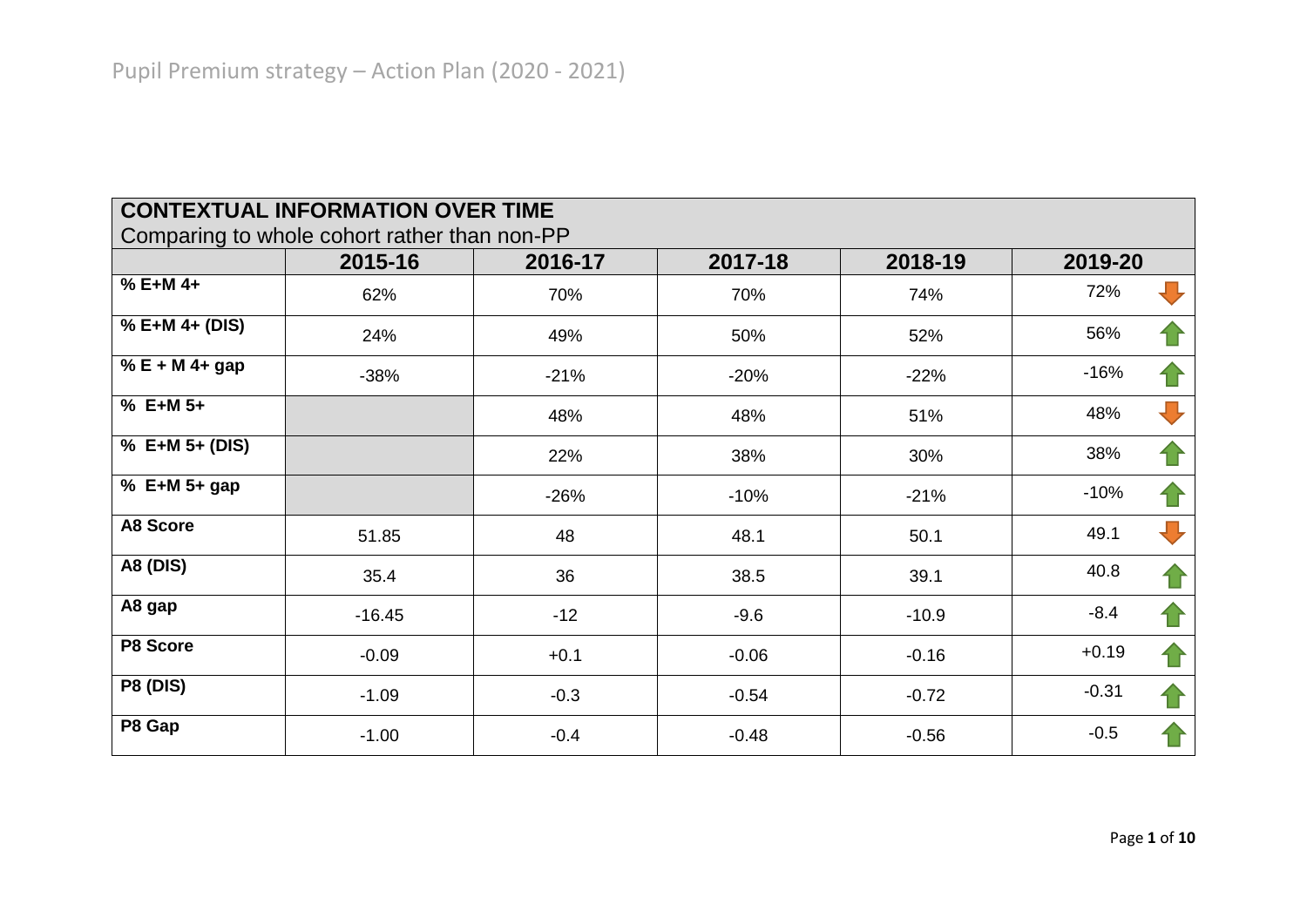| <b>CONTEXTUAL INFORMATION OVER TIME</b><br>Comparing to non PP |          |         |         |          |                                |
|----------------------------------------------------------------|----------|---------|---------|----------|--------------------------------|
|                                                                | 2015-16  | 2016-17 | 2017-18 | 2018-19  | 2019-20                        |
| % E+M 4+                                                       | 69%      | 74%     | 70%     | 79%      | ┺<br>77%                       |
| % E+M 4+ (DIS)                                                 | 24%      | 49%     | 50%     | 52%      | 56%                            |
| % E + M 4+ gap                                                 | $-45%$   | $-25%$  | $-20%$  | $-27%$   | $-21%$                         |
| $% E+M 5+$                                                     |          | 52%     | 50%     | 56%      | 51%<br>$\overline{\mathbf{U}}$ |
| % E+M 5+ (DIS)                                                 |          | 22%     | 38%     | 30%      | 38%<br>1 i                     |
| % E+M 5+ gap                                                   |          | $-30%$  | $-12%$  | $-26%$   | $-13%$<br>1 i                  |
| <b>A8 Score</b>                                                | 54.87    | 50.3    | 48.1    | 52.4     | 51.8<br>$\blacksquare$         |
| <b>A8 (DIS)</b>                                                | 35.4     | 36      | 38.5    | 39.1     | 40.8<br>1                      |
| A8 gap                                                         | $-19.47$ | $-14.3$ | $-9.6$  | $-13.27$ | $-11$                          |
| P8 Score                                                       | $+0.09$  | $+0.14$ | $-0.01$ | $-0.04$  | $+0.33$                        |
| <b>P8 (DIS)</b>                                                | $-1.09$  | $-0.3$  | $-0.54$ | $-0.72$  | $-0.31$                        |
| P8 Gap                                                         | $-1.18$  | $-0.44$ | $-0.53$ | $-0.68$  | $-0.64$                        |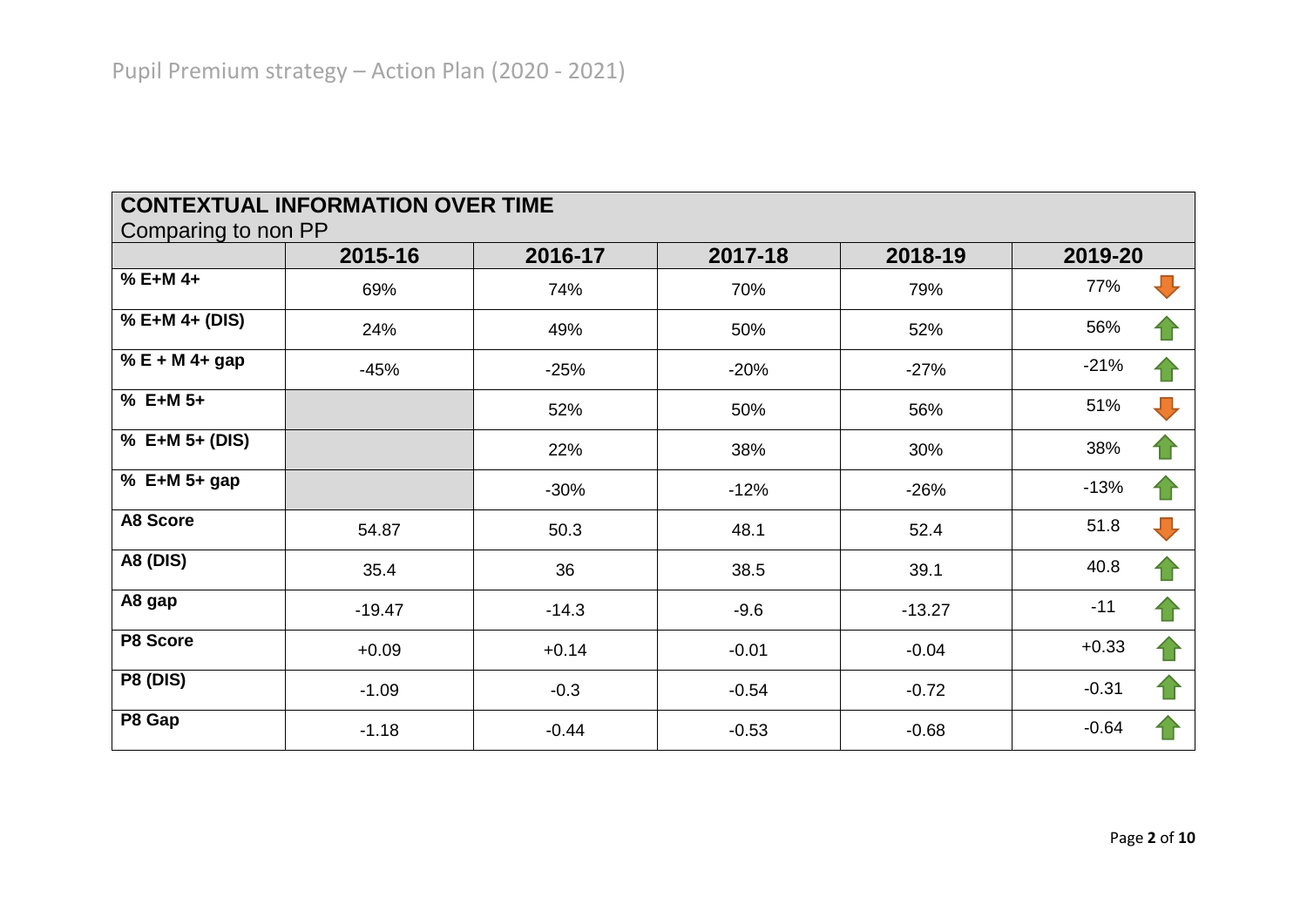| <b>DRAFT TARGETS</b> |                   |                                                                                                           |                  |
|----------------------|-------------------|-----------------------------------------------------------------------------------------------------------|------------------|
|                      |                   | Based on Bronze and Silver targets and trends in achievement over time; target single figure top of range |                  |
|                      | 2020-21           | 2021-22                                                                                                   | 2022-23          |
|                      | (Current Year 11) | (Current Year 10)                                                                                         | (Current Year 9) |
| $% E+M 4+$           | 67%               | 82%                                                                                                       | tbc              |
| $% E+M 4+ (DIS)$     | 57%               | 62%                                                                                                       | tbc              |
| % $E + M$ 4+ gap     | Less than -20%    | Less than -20%                                                                                            | tbc              |
| P8 Score             | $+0.0$            | $+0.05$                                                                                                   | tbc              |
| <b>P8 (DIS)</b>      | $-0.3$            | $-0.25$                                                                                                   | tbc              |
| P8 Gap               | Less than -0.3    | Less than -0.3                                                                                            | tbc              |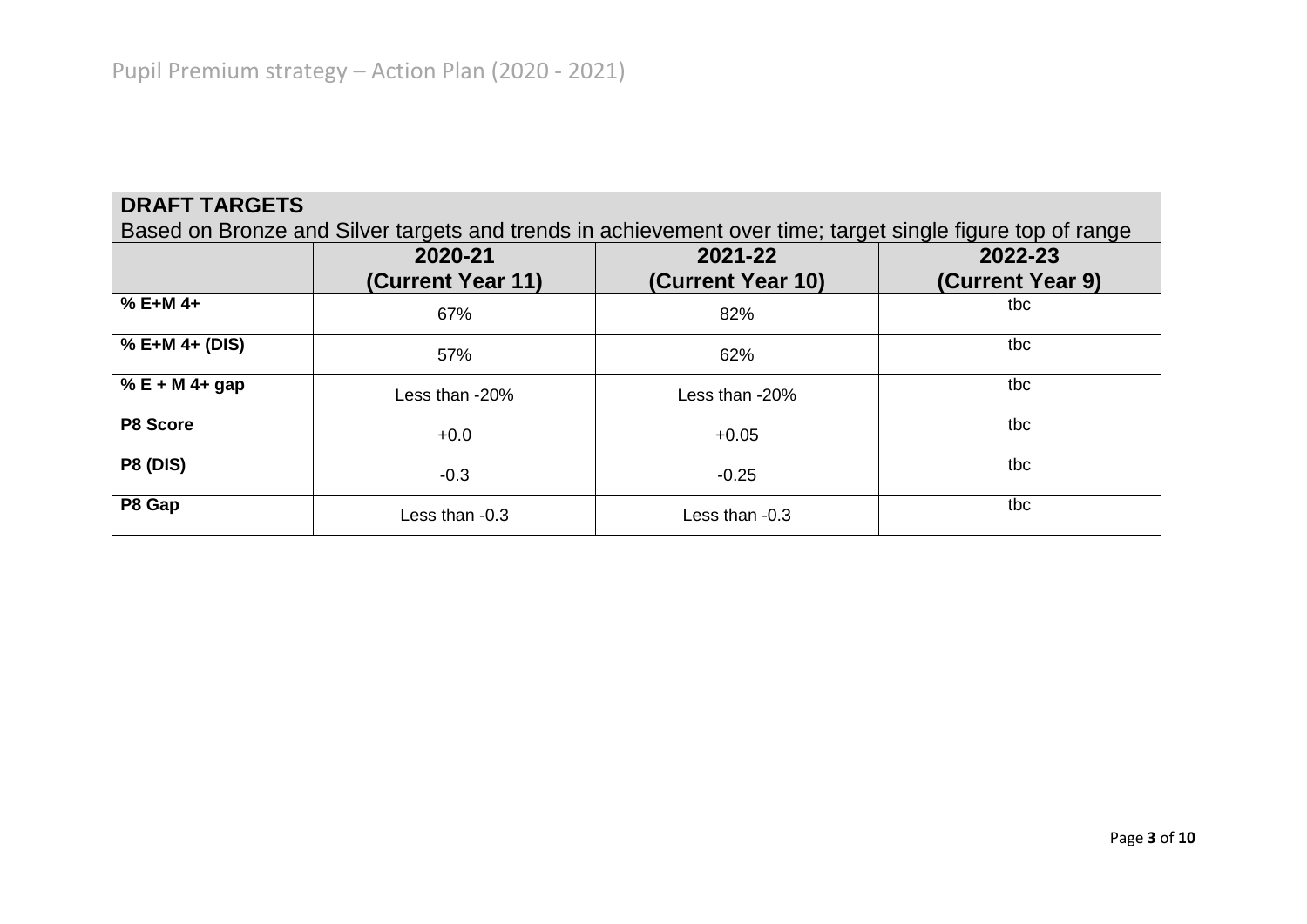## *Strand 1: Functional literacy and numeracy skills for disadvantaged students*

*Over time, implement a Pupil Premium strategy that improves functional literacy and numeracy skills for disadvantaged students, in line with the whole school strategy for RWCM*

| <b>Key strategic focus</b>                         |                                                                                                                                                                                                                                                                                                                                                                                                                                                                                                                                                                                                                                                                                                                                                                                                                                   |                                                                                                                                                                                                                                                                                                                                                                                                                     |                                                                                                                                                                                                                                                                                                         |
|----------------------------------------------------|-----------------------------------------------------------------------------------------------------------------------------------------------------------------------------------------------------------------------------------------------------------------------------------------------------------------------------------------------------------------------------------------------------------------------------------------------------------------------------------------------------------------------------------------------------------------------------------------------------------------------------------------------------------------------------------------------------------------------------------------------------------------------------------------------------------------------------------|---------------------------------------------------------------------------------------------------------------------------------------------------------------------------------------------------------------------------------------------------------------------------------------------------------------------------------------------------------------------------------------------------------------------|---------------------------------------------------------------------------------------------------------------------------------------------------------------------------------------------------------------------------------------------------------------------------------------------------------|
|                                                    | <b>Terms 1 &amp; 2</b>                                                                                                                                                                                                                                                                                                                                                                                                                                                                                                                                                                                                                                                                                                                                                                                                            | <b>Terms 3 &amp; 4</b>                                                                                                                                                                                                                                                                                                                                                                                              | <b>Terms 5 &amp; 6</b>                                                                                                                                                                                                                                                                                  |
| Year 7 Catch Up premium -<br>literacy and numeracy | Design and launch effective<br>$\bullet$<br>Catch Up premium programme<br>based on Y6 data (range of<br>activities)<br>Use CAT, SA and RA testing<br>$\bullet$<br>scores to refine this data<br>Intense intervention programme<br>$\bullet$<br>with students disapplied from<br>MFL<br>Inclusion team to support<br>$\bullet$<br>second year of Accelerated<br>Reader for Years 7 and 8 using<br>the Booster Reading programme<br>Small group and one to one<br>$\bullet$<br>provision begins<br>Design and launch effective<br>$\bullet$<br>programme for additional<br>English and Maths intervention<br>within and outside lessons<br>Refine KS3 Dept Leader job<br>$\bullet$<br>descriptions to reflect<br>importance of PP leadership,<br>and agree method of delivery<br>and meeting structure; starting<br>with En and Ma. | Mid-year evaluation of impact for<br>$\bullet$<br>all Catch Up premium activities<br>including Booster Reading<br>(Cohort one to be assessed at<br>the end of their programme and<br>small group end of programme<br>assessments)<br>Booster Reading Cohort Two to<br>$\bullet$<br>begin<br>Small group Cohort Two to<br>begin<br>Adjusted 123 Maths programme<br>$\bullet$<br>launched for weakest Maths<br>pupils | EOY evaluation of impact for all<br>$\bullet$<br>Catch Up premium activities<br>including Booster Reading and<br>small group programmes<br><b>Booster Reading Cohort Three</b><br>to begin<br>Small group Cohort Three to<br>begin<br>123 Maths Cohort Two to begin<br>Establish priorities for next AY |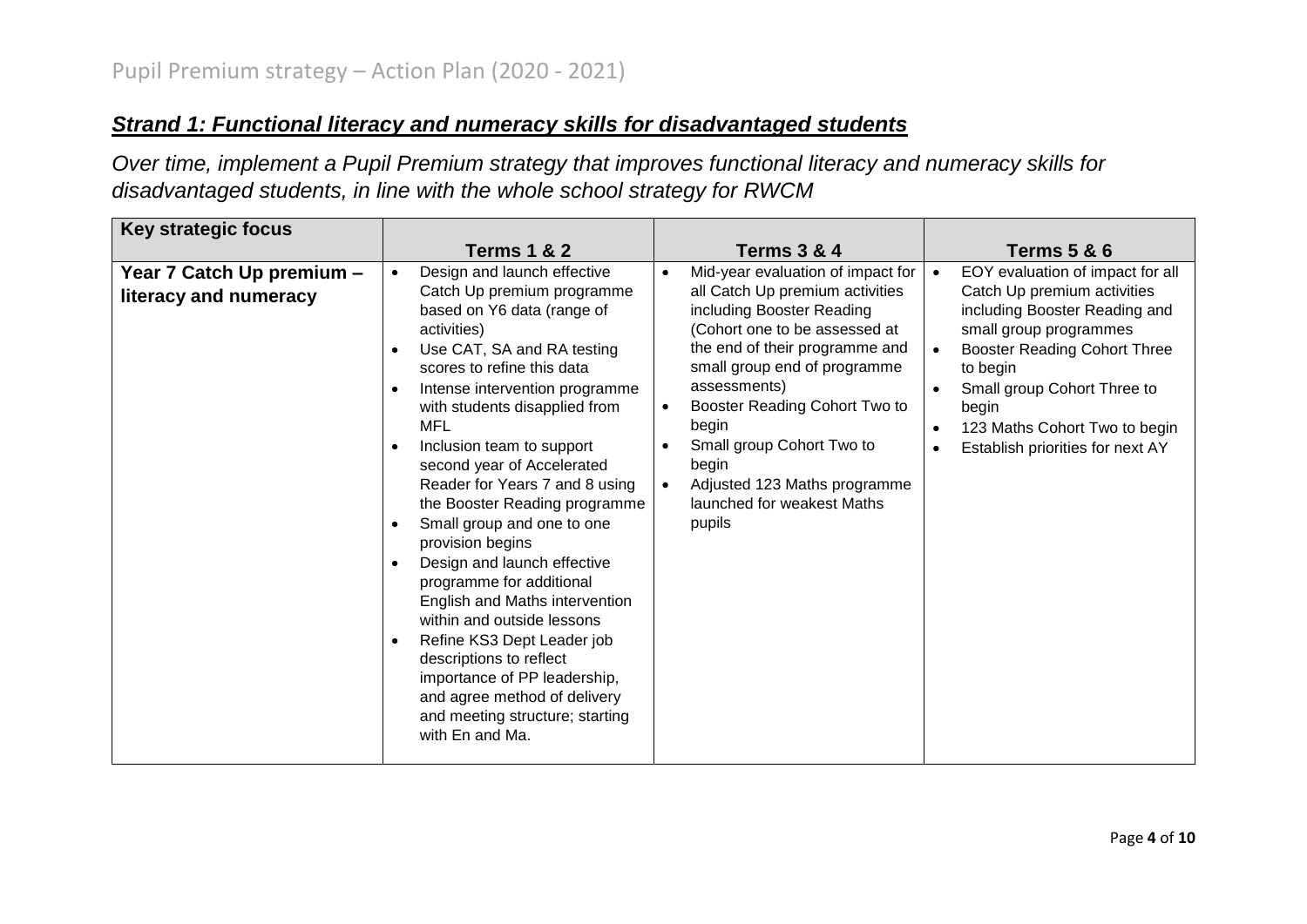| <b>Bespoke literacy packages</b><br>for other year groups    | Year 8 literacy programme for<br>$\bullet$<br>disapplied groups<br>Targeted additional literacy<br>programmes for Year 8 - 11 as<br>needed<br>Literacy incorporated into the<br><b>KS4 Curriculum Pathways</b><br>provision<br><b>Functional Skills for Year 11</b><br>$\bullet$<br>targeted cohort<br>En/ Ma Leads to coordinate in<br>$\bullet$<br>class PP intervention Yr 8 to 11 | DRA literacy masterclasses for<br>$\bullet$<br>borderline Year 11 PP students<br>- start in Jan?<br>Extended revision sessions in<br>$\bullet$<br>holidays and after school, with<br>PP students targeted<br>Mid-year evaluation of impact for<br>literacy programmes<br><b>Functional Skills for Year 11</b><br>targeted cohort<br>En/ Ma Leads to coordinate in<br>$\bullet$<br>class PP intervention Yr 8 to 11 | EOY evaluation of impact of all<br>activities in order to establish<br>priorities for next AY<br>Final revision sessions on<br>English writing and reading skills<br>(DRA) with PP students targeted<br>En/ Ma Leads to coordinate in<br>class PP intervention Yr 8 to 11 |
|--------------------------------------------------------------|---------------------------------------------------------------------------------------------------------------------------------------------------------------------------------------------------------------------------------------------------------------------------------------------------------------------------------------------------------------------------------------|--------------------------------------------------------------------------------------------------------------------------------------------------------------------------------------------------------------------------------------------------------------------------------------------------------------------------------------------------------------------------------------------------------------------|---------------------------------------------------------------------------------------------------------------------------------------------------------------------------------------------------------------------------------------------------------------------------|
| <b>Bespoke numeracy</b><br>packages for other year<br>groups | Numeracy incorporated into the<br>$\bullet$<br><b>KS4 Curriculum Pathways</b><br>provision<br><b>Functional Skills for Year 11</b><br>targeted cohort<br>En/ Ma Leads to coordinate PP<br>$\bullet$<br>intervention Yr 8 to 11                                                                                                                                                        | Mid-year evaluation of impact for<br>$\bullet$<br>numeracy programmes<br>Functional Skills for Year 11<br>targeted cohort<br>En/ Ma Leads to coordinate in<br>class PP intervention Yr 8 to 11<br>Year 8 disapplied programme -<br>numeracy element<br>Numeracy masterclasses for PP<br>students?                                                                                                                  | EOY evaluation of impact of all<br>activities in order to establish<br>priorities for next AY<br>En/ Ma Leads to coordinate in<br>class PP intervention Yr 8 to 11                                                                                                        |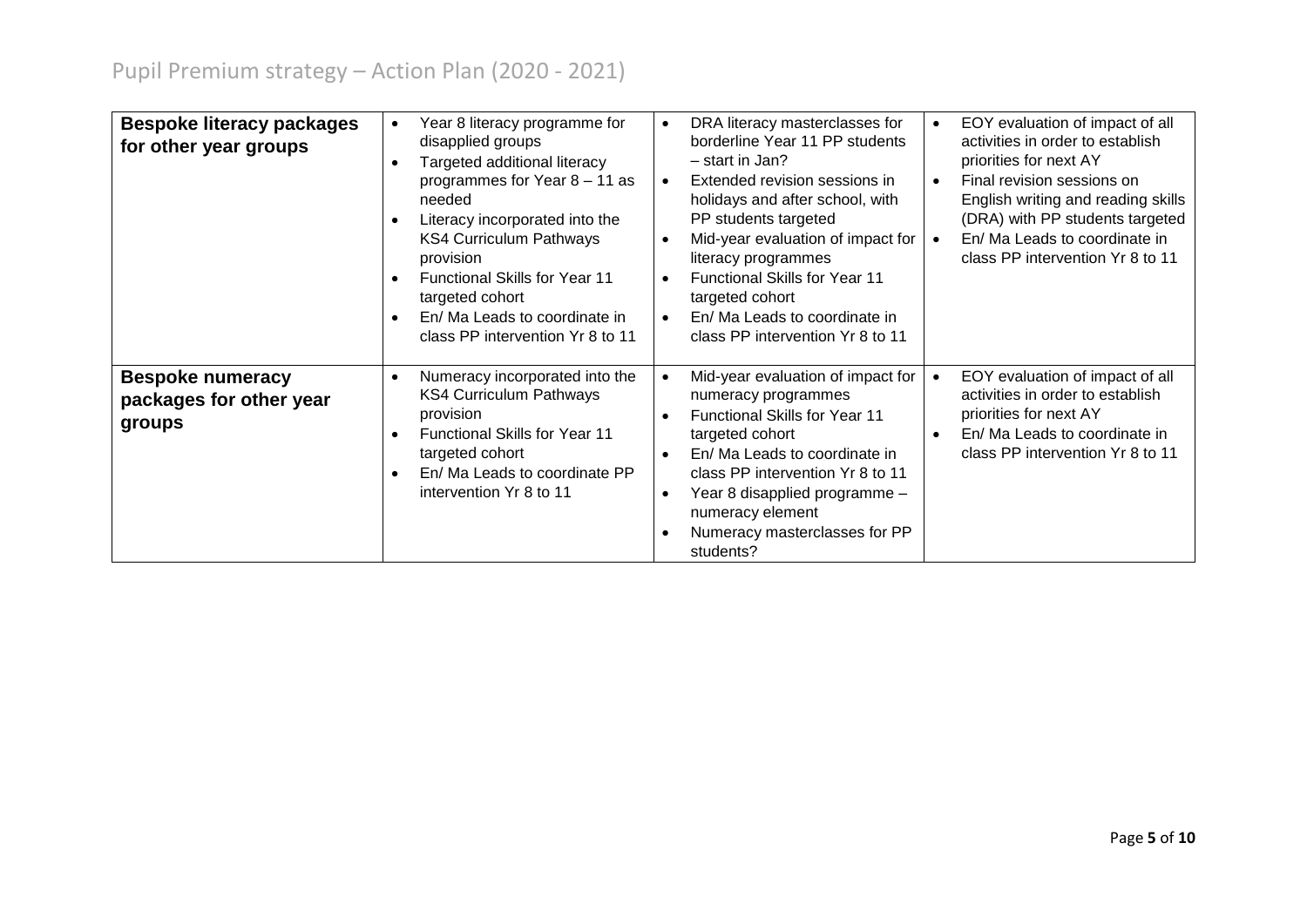## *Strand 2: "First quality teaching," differentiation and departmental intervention for disadvantaged students*

*Over time, implement a Pupil Premium strategy that ensures standards of teaching and learning are high in all curriculum areas, with a view to making a fundamental shift to how departments evidence intervention and the impact on stronger PP progress outcomes*

| Key strategic focus                                                                                                                        |                                                                                                                                                                                                                                                                                                                                      |                                                                                                                                                                                                                                                                                                                                                                                                                                                                      |                                                                                                                                                                                                                                                                                                                                                                                                                                                                         |
|--------------------------------------------------------------------------------------------------------------------------------------------|--------------------------------------------------------------------------------------------------------------------------------------------------------------------------------------------------------------------------------------------------------------------------------------------------------------------------------------|----------------------------------------------------------------------------------------------------------------------------------------------------------------------------------------------------------------------------------------------------------------------------------------------------------------------------------------------------------------------------------------------------------------------------------------------------------------------|-------------------------------------------------------------------------------------------------------------------------------------------------------------------------------------------------------------------------------------------------------------------------------------------------------------------------------------------------------------------------------------------------------------------------------------------------------------------------|
|                                                                                                                                            | <b>Terms 1 &amp; 2</b>                                                                                                                                                                                                                                                                                                               | <b>Terms 3 &amp; 4</b>                                                                                                                                                                                                                                                                                                                                                                                                                                               | <b>Terms 5 &amp; 6</b>                                                                                                                                                                                                                                                                                                                                                                                                                                                  |
| <b>Sharp differentiation,</b><br>including "stretch, support<br>and scaffold" in mixed<br>ability lessons to support<br><b>PP students</b> | Twilight training continues to<br>$\bullet$<br>focuses on differentiation,<br>including for PP<br>First round of HT unannounced<br>monitoring days includes focus<br>on vulnerable groups, inc. PP<br>Review departmental recovery<br>$\bullet$<br>curriculum proposals so as to<br>ensure the PP cohort is<br>considered throughout | Evaluation of standards of T&L<br>$\bullet$<br>in relation to dis. students<br>through HT monitoring days<br>Pupil Trail looking at provision<br>$\bullet$<br>for more able (Band 1 and 2) PP<br>students<br>Feedback to SLT and HODs<br>$\bullet$<br>through SLG/HODs meeting<br>Through this process, HODs<br>$\bullet$<br>identify improvement priorities<br>for PP students in department<br>Draw out PP priorities from first<br>draft of departmental profiles | Review standards of T & L for<br>dis. Students through monitoring<br>activities including HT formal<br>activity<br>HODs complete further<br>monitoring activities to check on<br>improvement across the year<br>Review of standards of teaching<br>$\bullet$<br>and learning for KS3 PP/ SEN<br>students (continue Year 3)<br>PDT team to review relevance of<br>Twilight projects to PP students,<br>to pull together good practice<br>and inform twilights for Year 3 |
| Incisive diagnostic feedback<br>that encourages upgrading<br>of work                                                                       | Continue to develop staff<br>$\bullet$<br>expertise in incisive diagnostic<br>feedback in line with whole<br>school T&L Strategy, particularly<br>as part of Twilight projects                                                                                                                                                       | <b>Consider how Twilight</b><br>$\bullet$<br>opportunities can be shared so<br>as to inform the wider staff body<br>of the benefits of diagnostic<br>feedback                                                                                                                                                                                                                                                                                                        | Book Look considers marking,<br>feedback and upgrading<br>opportunities for PP students, to<br>inform planning for Year 2                                                                                                                                                                                                                                                                                                                                               |
| Impact of departmental<br>intervention for<br>disadvantaged students                                                                       | Publish 2019 - 20 evaluation<br>$\bullet$<br>and action plan summary in<br>order to identify teaching and<br>learning barriers for 2020 - 21<br>HODs meetings to continually<br>$\bullet$<br>feature the impact our                                                                                                                  | HODs and SLG meetings<br>$\bullet$<br>continue to share good practice<br>for PP provision<br>Departmental reviews of<br>$\bullet$<br>progress post-recording windows<br>always include PP actions                                                                                                                                                                                                                                                                    | HODs and SLG meetings<br>$\bullet$<br>continue to share good practice<br>for PP provision<br>Departmental reviews of<br>progress post-recording windows<br>always include PP actions                                                                                                                                                                                                                                                                                    |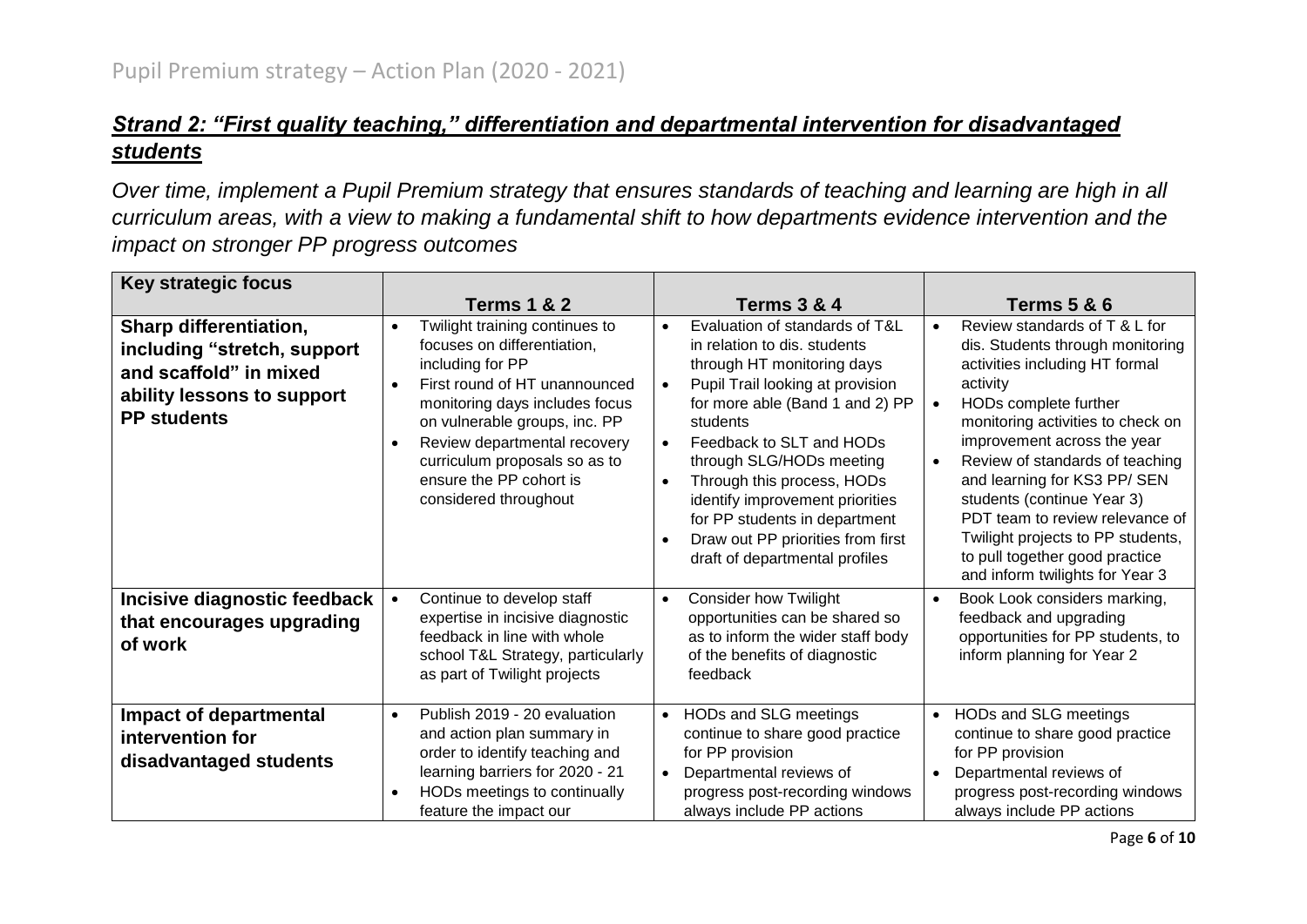| curriculum needs to have on PP<br>pupils<br>SLG meetings focus on<br>$\bullet$<br>recording windows so as to<br>ensure more consistency across<br>and within departments in<br>regards to PP pupils<br>TAYG meeting cycle begins with<br>the PP committee sharing how<br>best to support PP cohort | Begin to improve consistency of<br>intervention across depts.<br>(English as good example, and<br>Music)<br>TAYG meeting cycle continues<br>with this committee sharing how<br>best to support PP cohort | • TAYG meeting cycle continues<br>with this committee sharing how<br>best to support PP cohort<br>Improve further consistency of<br>intervention across depts.<br>(English as good example, and<br>Music) |
|----------------------------------------------------------------------------------------------------------------------------------------------------------------------------------------------------------------------------------------------------------------------------------------------------|----------------------------------------------------------------------------------------------------------------------------------------------------------------------------------------------------------|-----------------------------------------------------------------------------------------------------------------------------------------------------------------------------------------------------------|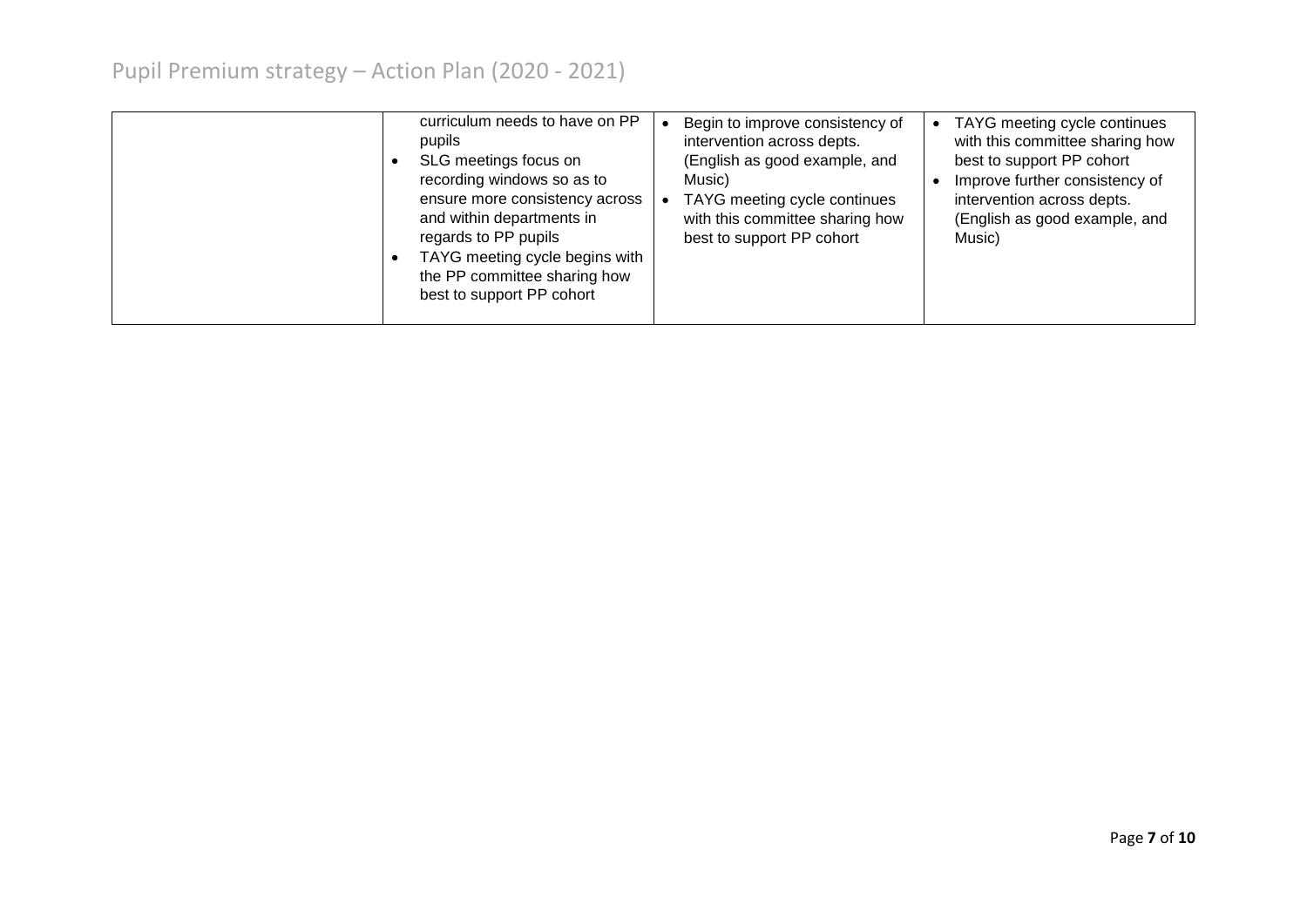## *Strand 3: Pastoral support interventions*

*Over time, implement a Pupil Premium Strategy that improves the quality of pastoral support (including in relation to attendance) for disadvantaged students, through the work of tutors, Heads of Year, the Inclusion team and the PP committee*

| <b>Key strategic focus</b>                           |                                                                                                                                                                                                                                                                                                                                                                                                                           |                                                                                                                                                                                                                                                                                                                                                                |                                                                                                                                                                                                                                                                                                                                                                       |
|------------------------------------------------------|---------------------------------------------------------------------------------------------------------------------------------------------------------------------------------------------------------------------------------------------------------------------------------------------------------------------------------------------------------------------------------------------------------------------------|----------------------------------------------------------------------------------------------------------------------------------------------------------------------------------------------------------------------------------------------------------------------------------------------------------------------------------------------------------------|-----------------------------------------------------------------------------------------------------------------------------------------------------------------------------------------------------------------------------------------------------------------------------------------------------------------------------------------------------------------------|
|                                                      | <b>Terms 1 &amp; 2</b>                                                                                                                                                                                                                                                                                                                                                                                                    | <b>Terms 3 &amp; 4</b>                                                                                                                                                                                                                                                                                                                                         | <b>Terms 5 &amp; 6</b>                                                                                                                                                                                                                                                                                                                                                |
| <b>PP Committee</b>                                  | PP committee approves 2019/20<br>PP strategy evaluation before it<br>is presented to the Governing<br>body<br>PP committee reviews the<br>2020/21 PP strategy so as<br>better ensure continued<br>ownership across the keys<br>stages<br>Calendar for TAYG meetings<br>$\bullet$<br>established by PP committee<br>PP committee prepares for<br>$\bullet$<br>Autumn term TAYG meetings -<br>to include Horsforth quadrant | PP committee continues to work<br>together to ensure consistency in<br>provision<br>PP committee reviews autumn<br>$\bullet$<br>term TAYG meetings and<br>prepares for spring term TAYG<br>meetings<br>PP Committee agrees cost<br>centres and recording processes<br>for PP Spend with Finance team                                                           | • PP committee continues to work<br>together to ensure consistency in<br>provision<br>• PP committee reviews spring<br>term TAYG meetings and<br>prepares for summer term TAYG<br>meetings<br><b>Additional PP Committee</b><br>meeting to plan full year cycle of<br>meetings for following AY<br>EOY summary on spend<br>$\bullet$<br>submitted to governors        |
| <b>Team around the Year</b><br><b>Group meetings</b> | TAYG cycle begins (Year 7 -<br>$\bullet$<br>11) using Introductory recording<br>analysis<br>Horsforth quadrant to be used<br>$\bullet$<br>by year groups teams to inform<br>them of who to focus on and<br>how?<br>Analysis leads to actions at<br>$\bullet$<br>pastoral and departmental level<br>led by PP and HOY teams                                                                                                | TAYG cycle continues - Year 7<br>$\bullet$<br>- 11 Interim recording analysis<br>Analysis leads to actions at<br>$\bullet$<br>pastoral and departmental level<br>led by PP and HOY teams<br>Reactive spend for individual<br>$\bullet$<br>students implemented and<br>extended<br>Additional enhanced spending<br>$\bullet$<br>as part of PSPs for PP students | TAYG cycle completed (Year 7<br>- 11) using End of Year<br>recording analysis<br>Analysis leads to actions at<br>pastoral and departmental level<br>led by PP and HOY teams<br>Ongoing HOY and AL work to<br>$\bullet$<br>allocate funding and update<br>personal student spend<br>Reactive spend for individual<br>$\bullet$<br>students implemented and<br>extended |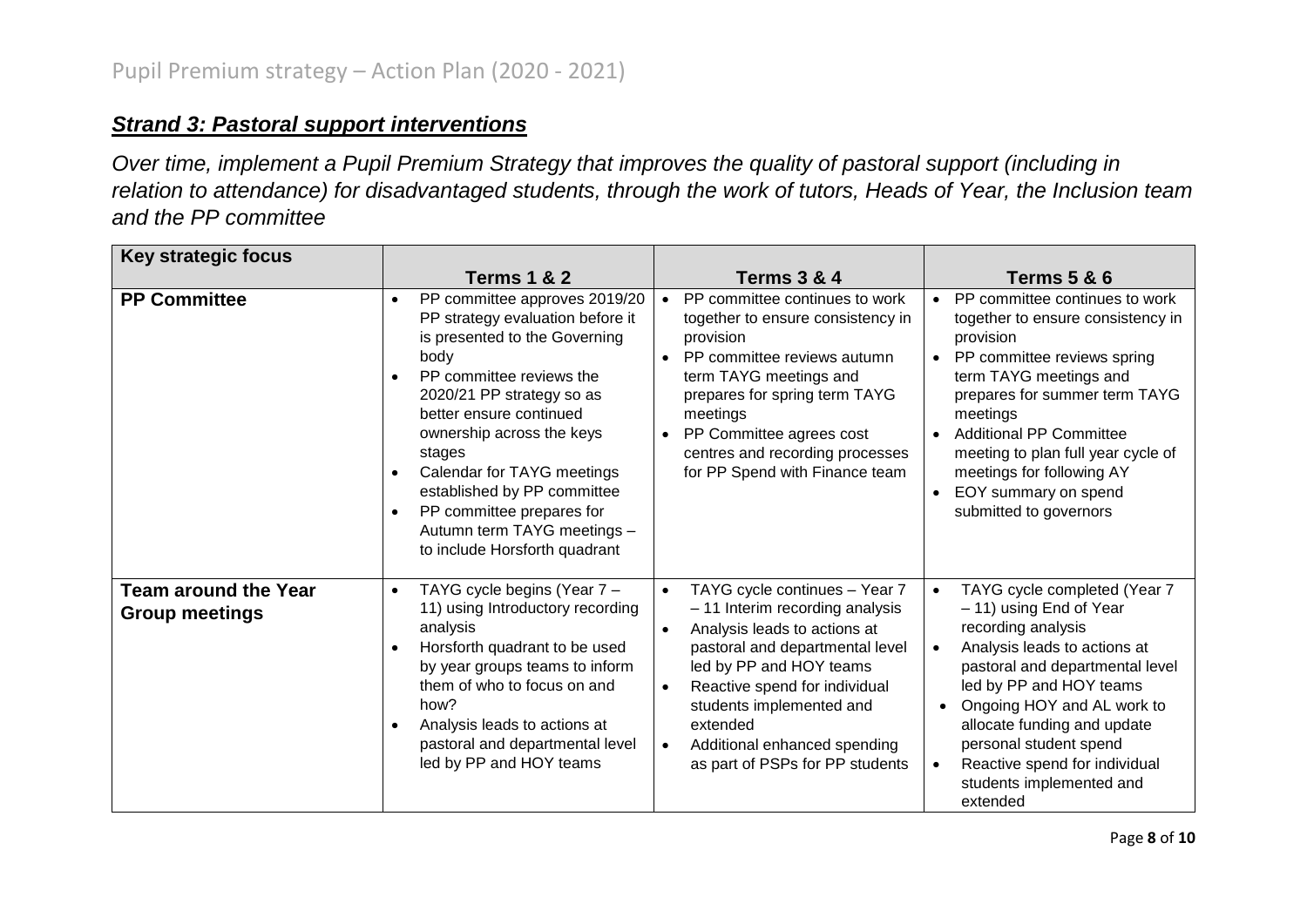|                                                                                                                  | HOYs and AL work with PP<br>$\bullet$<br>students and allocate specific<br>funding, as needed<br>Reactive spend for individual<br>$\bullet$<br>students implemented and<br>extended<br>Additional enhanced spending<br>$\bullet$<br>as part of PSPs for PP students                                                                                                               | Ongoing HOY and AL work to<br>$\bullet$<br>allocate funding and update<br>personal student spend                                                                                                                                                                                                                                                                                                           | Additional enhanced spending<br>$\bullet$<br>as part of PSPs for PP students                                                                                                                                                                                                                                                                                                                                                                                                                                |
|------------------------------------------------------------------------------------------------------------------|-----------------------------------------------------------------------------------------------------------------------------------------------------------------------------------------------------------------------------------------------------------------------------------------------------------------------------------------------------------------------------------|------------------------------------------------------------------------------------------------------------------------------------------------------------------------------------------------------------------------------------------------------------------------------------------------------------------------------------------------------------------------------------------------------------|-------------------------------------------------------------------------------------------------------------------------------------------------------------------------------------------------------------------------------------------------------------------------------------------------------------------------------------------------------------------------------------------------------------------------------------------------------------------------------------------------------------|
| <b>Planned personal student</b><br>spend (on every child as a<br>Year group) and other<br>pastoral interventions | Careers provisions for PP cohort<br>$\bullet$<br>established for 2020/21<br>Uniform support for PP families<br>$\bullet$<br>(year 2)<br>Interventions for PP cohort to<br>$\bullet$<br>support self esteem<br>Futures Day - targeted<br>$\bullet$<br>conversations with PP students<br>- on hold until spring term<br>Christmas reading packs for<br>$\bullet$<br>Year 8 students | Carers provision for PP cohort<br>$\bullet$<br>continues<br>• PP intervention at Year 11<br>Parents evening by PP Lead<br>Reflections day - targeted<br>$\bullet$<br>conversations with PP students<br>and revision packs provided<br>Options ready packs for Year 8<br>Possible consideration of Easter<br>$\bullet$<br>booster packs for Year 7                                                          | Preparation for GCSE day for<br>Year 10<br>Central purchase of Year 10<br>revision packs or other materials<br>to encourage work for PPES<br>and over Summer break<br>Rewards for PP students who<br>have been successful through<br>graduation in Year 8                                                                                                                                                                                                                                                   |
| <b>Supporting PP students at</b><br>key transition points                                                        | Ensure PP information from<br>$\bullet$<br>primary school is used to<br>support families as they<br>transition to LHS, this includes<br>support with uniform and<br>equipment<br>Support previous Y11 PP KS5<br>$\bullet$<br>students with their bursary<br>applications                                                                                                          | Holiday provision for Year 11 in<br>February to support PP students<br>with CV writing, post-16<br>applications and interviews<br>Easter revision sessions for<br>$\bullet$<br>targeted Year 11 students to<br>include PP students<br>Consider how we can better use<br>$\bullet$<br>B1 as a study space for our PP<br>cohort<br><b>Graduation programme</b><br>enhancement for PP to be<br>included here? | May half term revision sessions<br>for targeted Year 11 students to<br>include PP students<br>• PP Enrichment week (across<br>Year 8 to Year 10) at start of<br>summer holiday to encourage<br>students to improve EwL grades<br>Summer school at end of<br>$\bullet$<br>summer holiday to support Year<br>6 with transition to LHS, including<br>PP students<br>Planning for Year 9<br>$\bullet$<br>transition/holiday work to target<br>PP students post-graduation at<br>the start of their GCSE courses |